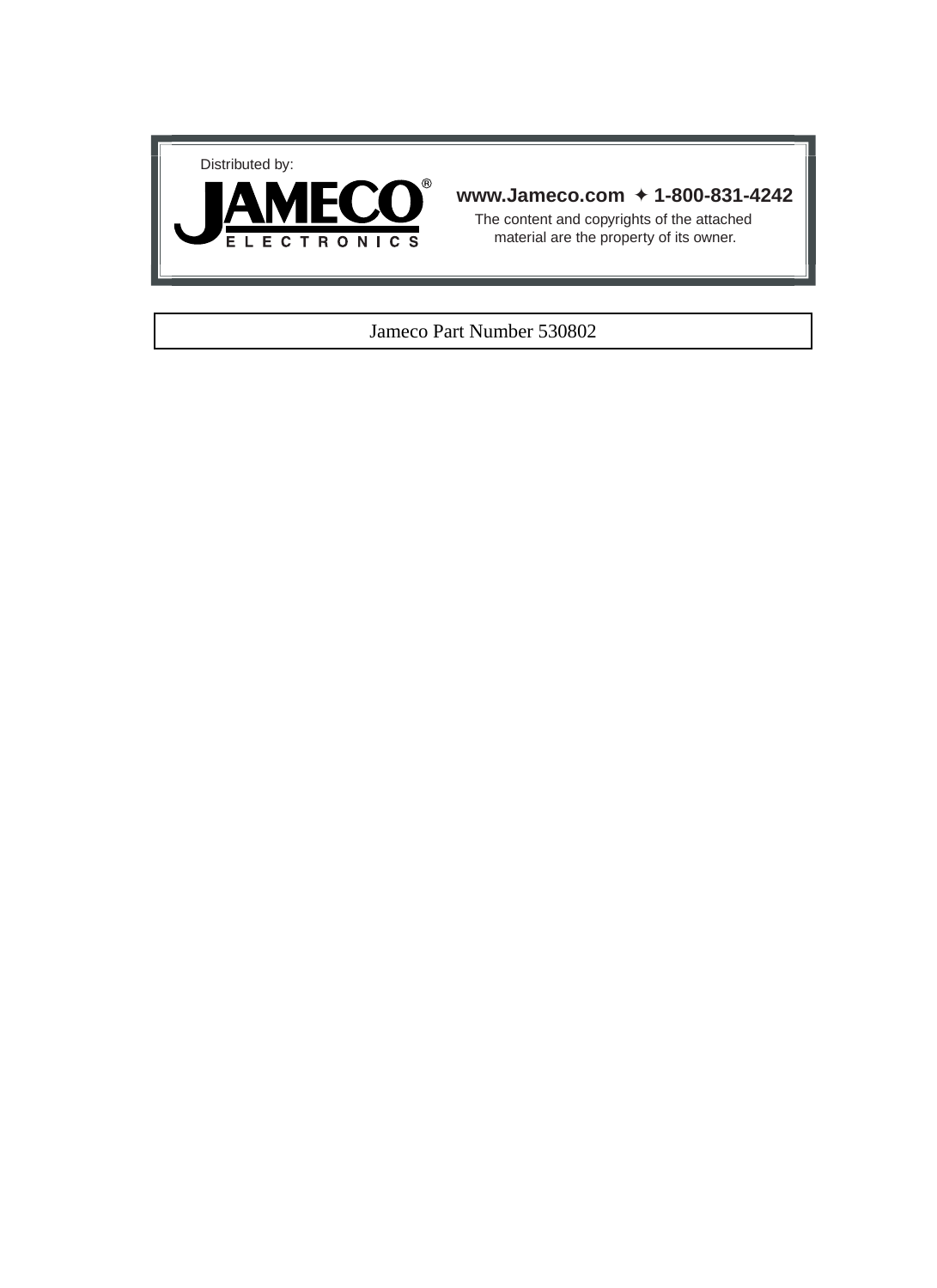## **Mica Capacitors Standard Dipped** Types CD10, D10, CD15, CD19, CD30, CD42, CDV19, CDV30



 $\top$ Max. Max. 4 H Max. Measured at point where 078" Max. phenolic cone  $S^ \overline{no}$  solder  $1"$  Min. becomes a  $±.031"$ cylinder

Stability and mica go hand-in-hand when you need to count on stable capacitance over a wide temperature range. CDE's standard dipped silvered mica capacitors are the first choice for timing and close tolerance applications. These standard types are widely available through distribution

### **Highlights**

- MIL-C-5 military styles available
- Reel packaging available
- High temperature up to +150  $^{\circ}$ C
- Dimensions meet EIA RS153B specification
- $100,000$  V/ $\mu$ s dV/dt pulse capability minimum
- Non-flammable units that meet IEC 695-2-2 are available

### **Specifications**

**Capacitance Range: Voltage Range: Capacitance Tolerance:** 

1 pF to 91,000 pF 100 Vdc to 2,500 Vdc ±1/2 pF (D), ±1 pF (C), ±1/2% (E), ±1% (F), ±2% (G),  $±5\%$  (J) –55 °C to +125 °C (O) –55 °C to +150 °C (P)\* **Temperature Range:** 200% of rated voltage **Dielectric Strength Test:** 

### **Ratings**

| Cap            | <b>Volts</b> | Catalog            |            | н          | т         | S          | d         | Cap  | <b>Volts</b> | <b>Catalog</b>     |            | н          | т         | s           | d                |
|----------------|--------------|--------------------|------------|------------|-----------|------------|-----------|------|--------------|--------------------|------------|------------|-----------|-------------|------------------|
| (pF)           | (Vdc)        | <b>Part Number</b> | in $(mm)$  | in $(mm)$  | in $(mm)$ | in $(mm)$  | in $(mm)$ | (pF) | (Vdc)        | <b>Part Number</b> | in $(mm)$  | in $(mm)$  | in $(mm)$ | in $(mm)$   | in $(mm)$        |
| $\overline{1}$ | 500          | CD10CD010D03       | 0.36(9.1)  | 0.33(8.4)  | 0.19(4.8) | 0.141(3.6) | 0.016(.4) | 15   | 500          | CD10CD150J03       | 0.36(9.1)  | 0.33(8.4)  | 0.19(4.8) | 0.141(3.6)  | 0.016(.4)        |
| -1             | 500          | CD15CD010D03       | 0.45(11.4) | 0.36(9.1)  | 0.17(4.3) | 0.234(5.9) | 0.025(.6) | 15   | 500          | CD15CD150J03       | 0.45(11.4) | 0.36(9.1)  | 0.17(4.3) | 0.234(5.9)  | 0.025(.6)        |
| $\overline{2}$ | 500          | CD10CD020D03       | 0.36(9.1)  | 0.33(8.4)  | 0.19(4.8) | 0.141(3.6) | 0.016(.4) | 15   | 1000         | CDV19CF150J03      | 0.64(16.3) | 0.50(12.7) | 0.19(4.8) | 0.344(8.7)  | 0.032(.8)        |
| $\overline{2}$ | 500          | CD15CD020D03       | 0.45(11.4) | 0.36(9.1)  | 0.17(4.3) | 0.234(5.9) | 0.025(.6) | 18   | 500          | CD10CD180J03       | 0.36(9.1)  | 0.33(8.4)  | 0.19(4.8) | 0.141(3.6)  | 0.016(.4)        |
| 3              | 500          | CD10CD030D03       | 0.36(9.1)  | 0.33(8.4)  | 0.19(4.8) | 0.141(3.6) | 0.016(.4) | 18   | 500          | CD15CD180J03       | 0.45(11.4) | 0.36(9.1)  | 0.17(4.3) | 0.234(5.9)  | 0.025(.6)        |
| 3              | 500          | CD15CD030D03       | 0.45(11.4) | 0.36(9.1)  | 0.17(4.3) | 0.234(5.9) | 0.025(.6) | 18   | 1000         | CDV19CF180J03      | 0.64(16.3) | 0.50(12.7) | 0.19(4.8) | 0.344(8.7)  | $0.032$ ( $.8$ ) |
| 4              | 500          | CD15CD040D03       | 0.45(11.4) | 0.36(9.1)  | 0.17(4.3) | 0.234(5.9) | 0.025(.6) | 20   | 500          | CD10ED200J03       | 0.36(9.1)  | 0.33(8.4)  | 0.19(4.8) | 0.141(3.6)  | $0.016$ (.4)     |
| 5              | 500          | CD10CD050D03       | 0.36(9.1)  | 0.33(8.4)  | 0.19(4.8) | 0.141(3.6) | 0.016(.4) | 20   | 500          | CD15ED200J03       | 0.45(11.4) | 0.36(9.1)  | 0.17(4.3) | 0.234(5.9)  | 0.025( .6)       |
| 5              | 500          | CD15CD050D03       | 0.45(11.4) | 0.36(9.1)  | 0.17(4.3) | 0.234(5.9) | 0.025(.6) | 20   | 1000         | CDV19EF200J03      | 0.64(16.3) | 0.50(12.7) | 0.19(4.8) | 0.344(8.7)  | $0.032$ (.8)     |
| 5              | 1,000        | CDV19CF050D03      | 0.64(16.3) | 0.50(12.7) | 0.19(4.8) | 0.344(8.7) | 0.032(.8) | 22   | 500          | CD10ED220J03       | 0.36(9.1)  | 0.33(8.4)  | 0.19(4.8) | 0.141(3.6)  | $0.016$ (.4)     |
| 6              | 500          | CD10CD060D03       | 0.36(9.1)  | 0.33(8.4)  | 0.19(4.8) | 0.141(3.6) | 0.016(.4) | 22   | 500          | CD15ED220J03       | 0.45(11.4) | 0.36(9.1)  | 0.17(4.3) | 0.234(5.9)  | $0.025$ ( $.6$ ) |
| 6              | 500          | CD15CD060D03       | 0.45(11.4) | 0.36(9.1)  | 0.17(4.3) | 0.234(5.9) | 0.025(.6) | 22   | 1000         | CDV19EF220J03      | 0.64(16.3) | 0.50(12.7) | 0.19(4.8) | 0.344(8.7)  | $0.032$ ( $.8$ ) |
| 6              | 1,000        | CDV19CF060D03      | 0.64(16.3) | 0.50(12.7) | 0.19(4.8) | 0.344(8.7) | 0.032(.8) | 24   | 500          | CD10ED240J03       | 0.36(9.1)  | 0.33(8.4)  | 0.19(4.8) | 0.141(3.6)  | 0.016(.4)        |
|                | 500          | CD10CD070D03       | 0.36(9.1)  | 0.33(8.4)  | 0.19(4.8) | 0.141(3.6) | 0.016(.4) | 24   | 500          | CD15ED240J03       | 0.45(11.4) | 0.36(9.1)  | 0.17(4.3) | 0.234(5.9)  | 0.025( .6)       |
| 7              | 500          | CD15CD070D03       | 0.45(11.4) | 0.36(9.1)  | 0.17(4.3) | 0.234(5.9) | 0.025(.6) | 24   | 1000         | CDV19EF240J03      | 0.64(16.3) | 0.50(12.7) | 0.19(4.8) | 0.344(8.7)  | 0.032(.8)        |
| $\overline{7}$ | 1,000        | CDV19CF070D03      | 0.64(16.3) | 0.50(12.7) | 0.19(4.8) | 0.344(8.7) | 0.032(.8) | 24   | 1,500        | CDV30EH240J03      | 0.77(19.6) | 0.85(21.6) | 0.25(6.4) | 0.438(11.1) | 0.040(1.0)       |
| 8              | 500          | CD10CD080D03       | 0.36(9.1)  | 0.33(8.4)  | 0.19(4.8) | 0.141(3.6) | 0.016(.4) | 24   | 2000         | CDV30EJ240J03      | 0.77(19.6) | 0.86(21.8) | 0.25(6.4) | 0.438(11.1) | 0.040(1.0)       |
| 8              | 500          | CD15CD080D03       | 0.45(11.4) | 0.36(9.1)  | 0.17(4.3) | 0.234(5.9) | 0.025(.6) | 24   | 2500         | CDV30EK240J03      | 0.78(19.8) | 0.86(21.8) | 0.25(6.4) | 0.438(11.1) | 0.040(1.0)       |
| 8              | 1,000        | CDV19CF080D03      | 0.64(16.3) | 0.50(12.7) | 0.19(4.8) | 0.344(8.7) | 0.032(.8) | 27   | 500          | CD10ED270J03       | 0.37(9.4)  | 0.33(8.4)  | 0.19(4.8) | 0.141(3.6)  | $0.016$ (.4)     |
| 10             | 500          | CD10CD100J03       | 0.36(9.1)  | 0.33(8.4)  | 0.19(4.8) | 0.141(3.6) | 0.016(.4) | 27   | 500          | CD15ED270J03       | 0.45(11.4) | 0.36(9.1)  | 0.17(4.3) | 0.234(5.9)  | 0.025( .6)       |
| 10             | 500          | CD15CD100J03       | 0.45(11.4) | 0.36(9.1)  | 0.17(4.3) | 0.234(5.9) | 0.025(.6) | 27   | 1000         | CDV19EF270J03      | 0.64(16.3) | 0.50(12.7) | 0.19(4.8) | 0.344(8.7)  | $0.032$ ( $.8$ ) |
| 10             | 1,000        | CDV19CF100J03      | 0.64(16.3) | 0.50(12.7) | 0.19(4.8) | 0.344(8.7) | 0.032(.8) | 27   | 1,500        | CDV30EH270J03      | 0.77(19.6) | 0.85(21.6) | 0.25(6.4) | 0.438(11.1) | 0.040(1.0)       |
| 12             | 500          | CD10CD120J03       | 0.36(9.1)  | 0.33(8.4)  | 0.19(4.8) | 0.141(3.6) | 0.016(.4) | 27   | 2000         | CDV30EJ270J03      | 0.77(19.6) | 0.86(21.8) | 0.25(6.4) | 0.438(11.1) | 0.040(1.0)       |
| 12             | 500          | CD15CD120J03       | 0.45(11.4) | 0.36(9.1)  | 0.17(4.3) | 0.234(5.9) | 0.025(.6) | 27   | 2500         | CDV30EK270J03      | 0.78(19.8) | 0.86(21.8) | 0.25(6.4) | 0.438(11.1) | 0.040(1.0)       |
| 12             | 1.000        | CDV19CF120J03      | 0.64(16.3) | 0.50(12.7) | 0.19(4.8) | 0.344(8.7) | 0.032(.8) | 30   | 500          | CD10ED300J03       | 0.37(9.4)  | 0.34(8.6)  | 0.19(4.8) | 0.141(3.6)  | $0.016$ (.4)     |

\*P temperature range available for types CD10, CD15, CD19, CD30, CD42 and CDA15.

CDE Cornell Dubilier•1605 E. Rodney French Blvd.•New Bedford, MA 02744•Ph: (508)996-8561•Fax: (508)996-3830• www.cde.com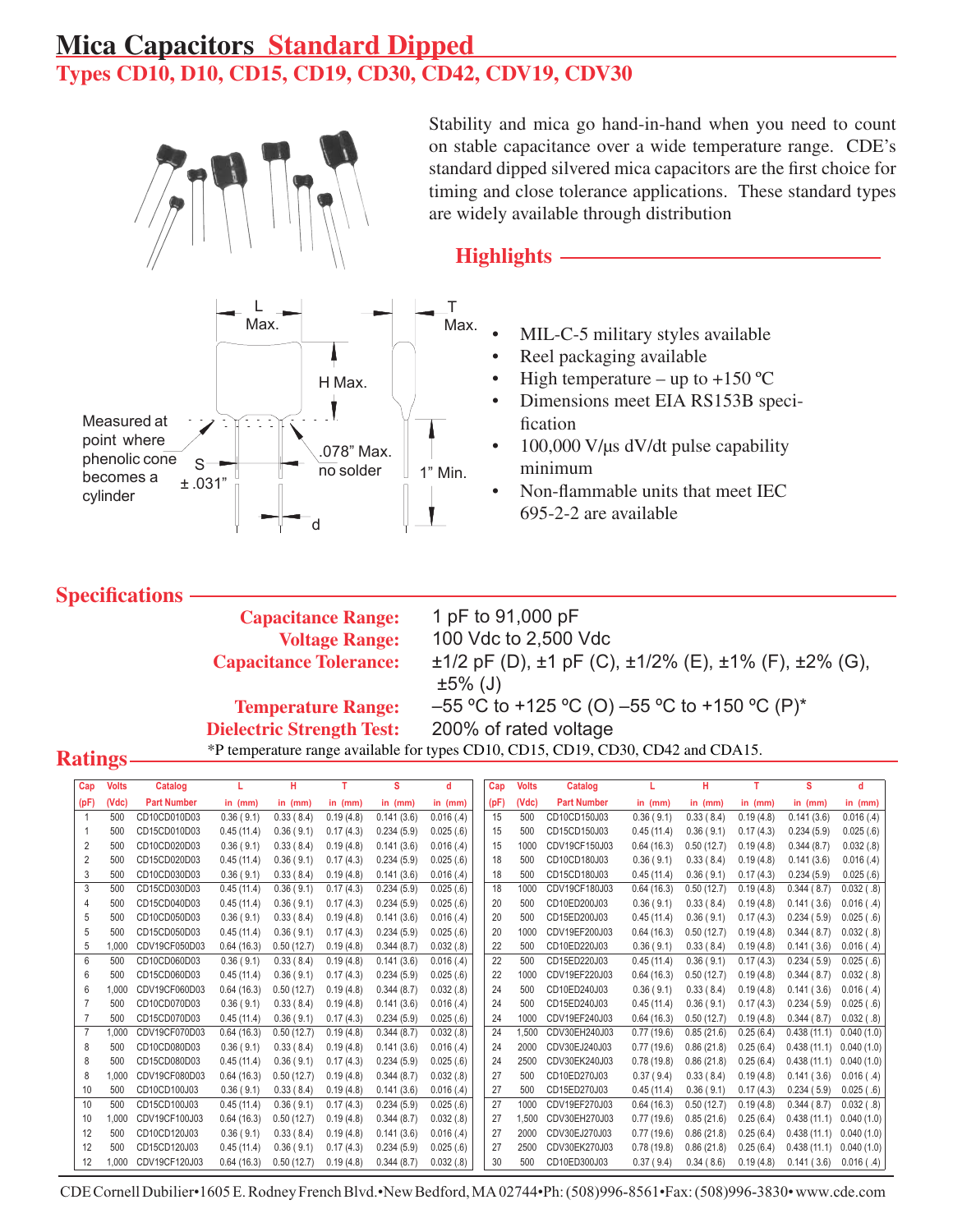# **Mica Capacitors Standard Dipped**

| Cap  | <b>Volts</b> | Catalog            | L          | н          | т         | s                                                    | d                        | Cap  | <b>Volts</b> | Catalog            | L           | н                      | т         | s                                                              | d                       |
|------|--------------|--------------------|------------|------------|-----------|------------------------------------------------------|--------------------------|------|--------------|--------------------|-------------|------------------------|-----------|----------------------------------------------------------------|-------------------------|
| (pF) | (Vdc)        | <b>Part Number</b> | in (mm)    | in $(mm)$  | in (mm)   | in $(mm)$                                            | in $(mm)$                | (pF) | (Vdc)        | <b>Part Number</b> | in $(mm)$   | in $(mm)$              | in (mm)   | in $(mm)$                                                      | in $(mm)$               |
| 30   | 500          | CD15ED300J03       | 0.45(11.4) | 0.36(9.1)  | 0.17(4.3) | 0.234(5.9)                                           | 0.025(.6)                | 75   | 2000         | CDV30EJ750J03      | 0.77(19.6)  | 0.86(21.8)             | 0.25(6.4) | 0.438(11.1)                                                    | 0.040(1.0)              |
| 30   | 1,000        | CDV19EF300J03      | 0.64(16.3) | 0.50(12.7) | 0.19(4.8) | 0.344(8.7)                                           | 0.032(.8)                | 75   | 2,500        | CDV30EK750J03      | 0.78(19.8)  | 0.86(21.8)             | 0.25(6.4) | 0.438(11.1)                                                    | 0.040(1.0)              |
| 30   | 1,500        | CDV30EH300J03      | 0.77(19.6) | 0.85(21.6) | 0.25(6.4) | $0.438(11.1)$ $0.040(1.0)$                           |                          | 82   | 500          | CD10ED820J03       | 0.37(9.4)   | 0.35(8.9)              | 0.20(5.1) | 0.141(3.6)                                                     | 0.016( .4)              |
| 30   | 2,000        | CDV30EJ300J03      | 0.77(19.6) | 0.86(21.8) | 0.25(6.4) | $0.438(11.1)$ $0.040(1.0)$                           |                          | 82   | 500          | CD15ED820J03       | 0.45(11.4)  | 0.36(9.1)              | 0.18(4.6) | 0.234(5.9)                                                     | 0.025( .6)              |
| 30   | 2,500        | CDV30EK300J03      | 0.78(19.8) | 0.86(21.8) | 0.25(6.4) | 0.438(11.1)                                          | 0.040(1.0)               | 82   | 1,000        | CDV19EF820J03      | 0.64(16.3)  | 0.50(12.7)             | 0.19(4.8) | 0.344(8.7)                                                     | 0.032(0.8)              |
| 33   | 500          | CD10ED330J03       | 0.37(9.4)  | 0.34(8.6)  | 0.19(4.8) | 0.141(3.6)                                           | 0.016( .4)               | 82   | 1500         | CDV30EH820J03      | 0.77(19.6)  | 0.85(21.6)             | 0.25(6.4) | 0.438(11.1)                                                    | 0.040(1.0)              |
| 33   | 500          | CD15ED330J03       | 0.45(11.4) | 0.36(9.1)  | 0.17(4.3) | 0.234(5.9)                                           | 0.025(.6)                | 82   | 2000         | CDV30EJ820J03      | 0.77(19.6)  | 0.86(21.8)             | 0.25(6.4) | 0.438(11.1)                                                    | 0.040(1.0)              |
| 33   | 1,000        | CDV19EF330J03      | 0.64(16.3) | 0.50(12.7) | 0.19(4.8) | 0.344(8.7)                                           | $0.032$ (.8)             | 82   | 2,500        | CDV30EK820J03      | 0.78(19.8)  | 0.86(21.8)             | 0.25(6.4) | 0.438(11.1)                                                    | 0.040(1.0)              |
| 33   | 1,500        | CDV30EH330J03      | 0.77(19.6) | 0.85(21.6) | 0.25(6.4) | 0.438(11.1)                                          | 0.040(1.0)               | 91   | 500          | CD10FD910J03       | 0.37(9.4)   | 0.35(8.9)              | 0.20(5.1) | 0.141(3.6)                                                     | 0.016(.4)               |
| 33   | 2,000        | CDV30EJ330J03      | 0.77(19.6) | 0.86(21.8) | 0.25(6.4) | 0.438(11.1)                                          | 0.040(1.0)               | 91   | 500          | CD15FD910J03       | 0.46(11.7)  | 0.36(9.1)              | 0.18(4.6) | 0.234(5.9)                                                     | 0.025(.6)               |
| 33   | 2,500        | CDV30EK330J03      | 0.78(19.8) | 0.86(21.8) | 0.25(6.4) | 0.438(11.1)                                          | 0.040(1.0)               | 91   | 1,000        | CDV19FF910J03      | 0.64(16.3)  | 0.50(12.7)             | 0.19(4.8) | 0.344(8.7)                                                     | 0.032(.8)               |
| 36   | 500          | CD10ED360J03       | 0.37(9.4)  | 0.34(8.6)  | 0.19(4.8) | 0.141(3.6)                                           | 0.016( .4)               | 91   | 1500         | CDV30FH910J03      | 0.77(19.6)  | 0.85(21.6)             | 0.25(6.4) | 0.438(11.1)                                                    | 0.040(1.0)              |
| 36   | 500          | CD15ED360J03       | 0.45(11.4) | 0.36(9.1)  | 0.17(4.3) | 0.234(5.9)                                           | 0.025(.6)                | 91   | 2000         | CDV30FJ910J03      | 0.77(19.6)  | 0.86(21.8)             | 0.25(6.4) | 0.438(11.1)                                                    | 0.040(1.0)              |
| 36   | 1,000        | CDV19EF360J03      | 0.64(16.3) | 0.50(12.7) |           | 0.344(8.7)                                           | 0.032(0.8)               | 91   | 2,500        | CDV30FK910J03      | 0.78(19.8)  | 0.86(21.8)             | 0.25(6.4) | 0.438(11.1)                                                    | 0.040(1.0)              |
|      | 1,500        | CDV30EH360J03      |            |            | 0.19(4.8) |                                                      |                          | 100  | 500          | CD10FD101J03       |             |                        |           |                                                                |                         |
| 36   |              | CDV30EJ360J03      | 0.77(19.6) | 0.85(21.6) | 0.25(6.4) | 0.438(11.1)                                          | 0.040(1.0)<br>0.040(1.0) | 100  | 500          | CD15FD101J03       | 0.37(9.4)   | 0.35(8.9)<br>0.36(9.1) | 0.20(5.1) | 0.141(3.6)                                                     | 0.016( .4)<br>0.025(.6) |
| 36   | 2,000        |                    | 0.77(19.6) | 0.86(21.8) | 0.25(6.4) | 0.438(11.1)                                          |                          |      |              |                    | 0.46(11.7)  |                        | 0.18(4.6) | 0.234(5.9)                                                     |                         |
| 36   | 2,500        | CDV30EK360J03      | 0.78(19.8) | 0.86(21.8) | 0.25(6.4) | 0.438(11.1)                                          | 0.040(1.0)               | 100  | 500          | CD19FD101J03       | 0.64(16.3)  | 0.50(12.7)             | 0.19(4.8) | 0.344(8.7)                                                     | $0.032$ (.8)            |
| 39   | 500          | CD10ED390J03       | 0.37(9.4)  | 0.34(8.6)  | 0.19(4.8) | 0.141(3.6)                                           | 0.016( .4)               | 100  | 1000         | CDV19FF101J03      | 0.64(16.3)  | 0.50(12.7)             | 0.19(4.8) | 0.344(8.7)                                                     | 0.032(0.8)              |
| 39   | 500          | CD15ED390J03       | 0.45(11.4) | 0.36(9.1)  | 0.17(4.3) | 0.234(5.9)                                           | 0.025(.6)                | 100  | 1500         | CDV30FH101J03      | 0.77(19.6)  | 0.85(21.6)             | 0.25(6.4) | 0.438(11.1)                                                    | 0.040(1.0)              |
| 39   | 1,000        | CDV19EF390J03      | 0.64(16.3) | 0.50(12.7) | 0.19(4.8) | 0.344(8.7)                                           | $0.032$ (.8)             | 100  | 2,000        | CDV30FJ101J03      | 0.77(19.6)  | 0.86(21.8)             | 0.25(6.4) | 0.438(11.1)                                                    | 0.040(1.0)              |
| 39   | 1,500        | CDV30EH390J03      | 0.77(19.6) | 0.85(21.6) | 0.25(6.4) | 0.438(11.1)                                          | 0.040(1.0)               | 100  | 2,500        | CDV30FK101J03      | 0.78(19.8)  | 0.86(21.8)             | 0.25(6.4) | 0.438(11.1)                                                    | 0.040(1.0)              |
| 39   | 2,000        | CDV30EJ390J03      | 0.77(19.6) | 0.86(21.8) | 0.25(6.4) | $0.438(11.1)$ $0.040(1.0)$                           |                          | 110  | 500          | CD10FD111J03       | 0.38(9.7)   | 0.35(8.9)              | 0.20(5.1) | 0.141(3.6)                                                     | 0.016( .4)              |
| 39   | 2,500        | CDV30EK390J03      | 0.78(19.8) | 0.86(21.8) | 0.25(6.4) | 0.438(11.1)                                          | 0.040(1.0)               | 110  | 500          | CD15FD111J03       | 0.46(11.7)  | 0.37(9.4)              | 0.18(4.6) | 0.234(5.9)                                                     | 0.025(.6)               |
| 43   | 500          | CD10ED430J03       | 0.37(9.4)  | 0.34(8.6)  | 0.19(4.8) | 0.141(3.6)                                           | 0.016( .4)               | 110  | 1000         | CDV19FF111J03      | 0.64(16.3)  | 0.50(12.7)             | 0.19(4.8) | 0.344(8.7)                                                     | 0.032(.8)               |
| 43   | 500          | CD15ED430J03       | 0.45(11.4) | 0.36(9.1)  | 0.17(4.3) | 0.234(5.9)                                           | 0.025(.6)                | 110  | 1500         | CDV30FH111J03      | 0.77(19.6)  | 0.85(21.6)             | 0.25(6.4) | 0.438(11.1)                                                    | 0.040(1.0)              |
| 43   | 1,000        | CDV19EF430J03      | 0.64(16.3) | 0.50(12.7) | 0.19(4.8) | 0.344(8.7)                                           | 0.032(0.8)               | 110  | 2,000        | CDV30FJ111J03      | 0.77(19.6)  | 0.86(21.8)             | 0.25(6.4) | 0.438(11.1)                                                    | 0.040(1.0)              |
| 43   | 1,500        | CDV30EH430J03      | 0.77(19.6) | 0.85(21.6) | 0.25(6.4) | 0.438(11.1)                                          | 0.040(1.0)               | 110  | 2,500        | CDV30FK111J03      | 0.78(19.8)  | 0.86(21.8)             | 0.25(6.4) | 0.438(11.1)                                                    | 0.040(1.0)              |
| 43   | 2,000        | CDV30EJ430J03      | 0.77(19.6) | 0.86(21.8) | 0.25(6.4) | $0.438(11.1)$ $0.040(1.0)$                           |                          | 120  | 500          | CD10FD121J03       | 0.38(9.7)   | 0.35(8.9)              | 0.20(5.1) | 0.141(3.6)                                                     | $0.016$ (.4)            |
| 43   | 2,500        | CDV30EK430J03      | 0.78(19.8) | 0.86(21.8) | 0.25(6.4) | $0.438(11.1)$ $0.040(1.0)$                           |                          | 120  | 500          | CD15FD121J03       | 0.46(11.7)  | 0.37(9.4)              | 0.18(4.6) | 0.234(5.9)                                                     | 0.025(.6)               |
| 47   | 500          | CD10ED470J03       | 0.37(9.4)  | 0.34(8.6)  | 0.19(4.8) | 0.141(3.6)                                           | 0.016( .4)               | 120  | 500          | CD19FD121J03       | 0.64(16.3)  | 0.50(12.7)             | 0.19(4.8) | 0.344(8.7)                                                     | 0.032(.8)               |
| 47   | 500          | CD15ED470J03       | 0.45(11.4) | 0.36(9.1)  | 0.17(4.3) | 0.234(5.9)                                           | 0.025(.6)                | 120  | 1000         | CDV19FF121J03      | 0.64(16.3)  | 0.50(12.7)             | 0.19(4.8) | 0.344(8.7)                                                     | $0.032$ $(.8)$          |
| 47   | 1,000        | CDV19EF470J03      | 0.64(16.3) | 0.50(12.7) | 0.19(4.8) | 0.344(8.7)                                           | $0.032$ (.8)             | 120  | 1,500        | CDV30FH121J03      | 0.77(19.6)  | 0.85(21.6)             | 0.25(6.4) | 0.438(11.1)                                                    | 0.040(1.0)              |
| 47   | 1,500        | CDV30EH470J03      | 0.77(19.6) | 0.85(21.6) | 0.25(6.4) | 0.438(11.1)                                          | 0.040(1.0)               | 120  | 2,000        | CDV30FJ121J03      | 0.77(19.6)  | 0.86(21.8)             | 0.25(6.4) | 0.438(11.1)                                                    | 0.040(1.0)              |
| 47   | 2,000        | CDV30EJ470J03      | 0.77(19.6) | 0.86(21.8) | 0.25(6.4) | 0.438(11.1)                                          | 0.040(1.0)               | 120  | 2,500        | CDV30FK121J03      | 0.78(19.8)  | 0.86(21.8)             | 0.25(6.4) | 0.438(11.1)                                                    | 0.040(1.0)              |
| 47   | 2,500        | CDV30EK470J03      | 0.78(19.8) | 0.86(21.8) | 0.25(6.4) | $0.438(11.1)$ 0.040 (1.0)                            |                          | 130  | 500          | CD10FD131J03       | 0.38(9.7)   | 0.36(9.1)              | 0.20(5.1) | 0.141(3.6)                                                     | 0.016( .4)              |
| 50   | 500          | CD10ED500J03       | 0.37(9.4)  | 0.34(8.6)  | 0.19(4.8) | 0.141(3.6)                                           | 0.016( .4)               | 130  | 500          | CD15FD131J03       | 0.46(11.7)  | 0.37(9.4)              | 0.18(4.6) | 0.234(5.9)                                                     | 0.025(.6)               |
| 50   | 500          | CD15ED500J03       | 0.45(11.4) | 0.36(9.1)  | 0.17(4.3) | 0.234(5.9)                                           | 0.025(.6)                | 130  | 1000         | CDV19FF131J03      | 0.64(16.3)  | 0.50(12.7)             | 0.19(4.8) | 0.344(8.7)                                                     | $0.032$ (.8)            |
| 50   | 1,000        | CDV19EF500J03      | 0.64(16.3) | 0.50(12.7) | 0.19(4.8) | 0.344(8.7)                                           | $0.032$ (.8)             | 130  | 1,500        | CDV30FH131J03      | 0.77(19.6)  | 0.85(21.6)             | 0.25(6.4) | 0.438(11.1)                                                    | 0.040(1.0)              |
| 50   | 1,500        | CDV30EH500J03      | 0.77(19.6) | 0.85(21.6) | 0.25(6.4) | 0.438(11.1)                                          | 0.040(1.0)               | 130  | 2,000        | CDV30FJ131J03      | 0.77(19.6)  | 0.86(21.8)             | 0.25(6.4) | 0.438(11.1)                                                    | 0.040(1.0)              |
| 50   | 2,000        | CDV30EJ500J03      | 0.77(19.6) | 0.86(21.8) | 0.25(6.4) | 0.438(11.1)                                          | 0.040(1.0)               | 150  | 500          | CD10FD151J03       | 0.38(9.7)   | 0.36(9.1)              | 0.21(5.3) | 0.141(3.6)                                                     | 0.016( .4)              |
| 50   | 2,500        | CDV30EK500J03      | 0.78(19.8) | 0.86(21.8) | 0.25(6.4) | 0.438(11.1)                                          | 0.040(1.0)               | 150  | 500          | CD15FD151J03       | 0.46(11.7)  | 0.37(9.4)              | 0.19(4.8) | 0.234(5.9)                                                     | 0.025( .6)              |
| 51   | 500          | CD10ED510J03       | 0.37(9.4)  | 0.34(8.6)  | 0.19(4.8) | $0.141(3.6)$ $0.016(.4)$                             |                          | 150  | 500          | CD19FD151J03       | 0.64(16.3)  | 0.50(12.7)             | 0.19(4.8) | $0.344(8.7)$ $0.032(.8)$                                       |                         |
| 51   | 500          | CD15ED510J03       | 0.45(11.4) |            |           | $0.36$ (9.1) $0.17$ (4.3) $0.234$ (5.9) $0.025$ (.6) |                          | 150  |              | 1000 CDV19FF151J03 |             |                        |           | $0.64(16.3)$ $0.50(12.7)$ $0.19(4.8)$ $0.344(8.7)$ $0.032(.8)$ |                         |
| 51   | 1,000        | CDV19EF510J03      | 0.64(16.3) | 0.50(12.7) | 0.19(4.8) | $0.344(8.7)$ $0.032(.8)$                             |                          | 150  | 1,500        | CDV30FH151J03      | 0.77(19.6)  | 0.85(21.6)             | 0.25(6.4) | $0.438(11.1)$ $0.040(1.0)$                                     |                         |
| 51   | 1,500        | CDV30EH510J03      | 0.77(19.6) | 0.85(21.6) | 0.25(6.4) | $0.438(11.1)$ $0.040(1.0)$                           |                          | 150  | 2,000        | CDV30FJ151J03      | 0.77(19.6)  | 0.86(21.8)             | 0.25(6.4) | $0.438(11.1)$ $0.040(1.0)$                                     |                         |
| 51   | 2,000        | CDV30EJ510J03      | 0.77(19.6) | 0.86(21.8) | 0.25(6.4) | $0.438(11.1)$ $0.040(1.0)$                           |                          | 160  | 500          | CD10FD161J03       | 0.38(9.7)   | 0.36(9.1)              | 0.21(5.3) | 0.141(3.6)                                                     | 0.016( .4)              |
| 51   | 2,500        | CDV30EK510J03      | 0.78(19.8) | 0.86(21.8) | 0.25(6.4) | $0.438(11.1)$ $0.040(1.0)$                           |                          | 160  | 500          | CD15FD161J03       | 0.46(11.7)  | 0.37(9.4)              | 0.19(4.8) | 0.234(5.9)                                                     | 0.025( .6)              |
| 56   | 500          | CD10ED560J03       | 0.37(9.4)  | 0.34(8.6)  | 0.19(4.8) | 0.141(3.6)                                           | 0.016( .4)               | 160  | 1000         | CDV19FF161J03      | 0.64(16.3)  | 0.50(12.7)             | 0.19(4.8) | 0.344(8.7)                                                     | 0.032(.8)               |
| 56   | 500          | CD15ED560J03       | 0.45(11.4) | 0.36(9.1)  | 0.17(4.3) | 0.234(5.9)                                           | 0.025( .6)               | 160  | 1500         | CDV30FH161J03      | 0.77(19.6)  | 0.85(21.6)             | 0.25(6.4) | $0.438(11.1)$ $0.040(1.0)$                                     |                         |
| 56   | 1,000        | CDV19EF560J03      | 0.64(16.3) | 0.50(12.7) | 0.19(4.8) | 0.344(8.7)                                           | 0.032(.8)                | 160  | 2,000        | CDV30FJ161J03      | 0.77 (19.6) | 0.86(21.8)             | 0.25(6.4) | 0.438(11.1)                                                    | 0.040(1.0)              |
| 56   | 1,500        | CDV30EH560J03      | 0.77(19.6) | 0.85(21.6) | 0.25(6.4) | $0.438(11.1)$ $0.040(1.0)$                           |                          | 180  | 500          | CD10FD181J03       | 0.39(9.9)   | 0.37(9.4)              | 0.21(5.3) | 0.141(3.6)                                                     | $0.016$ (.4)            |
| 56   | 2,500        | CDV30EK560J03      | 0.78(19.8) | 0.86(21.8) | 0.25(6.4) | $0.438(11.1)$ $0.040(1.0)$                           |                          | 180  | 500          | CD15FD181J03       | 0.46(11.7)  | 0.37(9.4)              | 0.19(4.8) | 0.234(5.9)                                                     | 0.025( .6)              |
| 62   | 500          | CD10ED620J03       | 0.37(9.4)  | 0.34(8.6)  | 0.19(4.8) | 0.141(3.6)                                           | 0.016( .4)               | 180  | 500          | CD19FD181J03       | 0.64(16.3)  | 0.50(12.7)             | 0.19(4.8) | 0.344(8.7)                                                     | 0.032(.8)               |
| 62   | 500          | CD15ED620J03       | 0.45(11.4) | 0.36(9.1)  | 0.17(4.3) | 0.234(5.9)                                           | 0.025(.6)                | 180  | 1000         | CDV19FF181J03      | 0.64(16.3)  | 0.50(12.7)             | 0.19(4.8) | 0.344(8.7)                                                     | 0.032(.8)               |
| 62   | 1,000        | CDV19EF620J03      | 0.64(16.3) | 0.50(12.7) | 0.19(4.8) | 0.344(8.7)                                           | $0.032$ (.8)             | 180  | 1,500        | CDV30FH181J03      | 0.77(19.6)  | 0.85(21.6)             | 0.25(6.4) | 0.438(11.1)                                                    | 0.040(1.0)              |
| 62   | 1,500        | CDV30EH620J03      | 0.77(19.6) | 0.85(21.6) | 0.25(6.4) | 0.438(11.1)                                          | 0.040(1.0)               | 180  | 2,000        | CDV30FJ181J03      | 0.77(19.6)  | 0.86(21.8)             | 0.25(6.4) | 0.438(11.1)                                                    | 0.040(1.0)              |
| 62   | 2,000        | CDV30EJ620J03      | 0.77(19.6) | 0.86(21.8) | 0.25(6.4) | $0.438(11.1)$ $0.040(1.0)$                           |                          | 200  | 500          | CD10FD201J03       | 0.39(9.9)   | 0.37(9.4)              | 0.21(5.3) | 0.141(3.6)                                                     | 0.016(.4)               |
| 62   | 2,500        | CDV30EK620J03      | 0.78(19.8) | 0.86(21.8) | 0.25(6.4) | $0.438(11.1)$ $0.040(1.0)$                           |                          | 200  | 500          | CD15FD201J03       | 0.46(11.7)  | 0.38(9.7)              | 0.19(4.8) | 0.234(5.9)                                                     | 0.025(.6)               |
| 68   | 500          | CD10ED680J03       | 0.37(9.4)  | 0.34(8.6)  | 0.19(4.8) | 0.141(3.6)                                           | 0.016( .4)               | 200  | 1000         | CDV19FF201J03      | 0.64(16.3)  | 0.50(12.7)             | 0.19(4.8) | 0.344(8.7)                                                     | 0.032(.8)               |
| 68   | 500          | CD15ED680J03       | 0.45(11.4) | 0.36(9.1)  | 0.18(4.6) | 0.234(5.9)                                           | 0.025( .6)               | 200  | 1500         | CDV30FH201J03      | 0.77(19.6)  | 0.85(21.6)             | 0.25(6.4) | $0.438(11.1)$ $0.040(1.0)$                                     |                         |
| 68   | 1,000        | CDV19EF680J03      | 0.64(16.3) | 0.50(12.7) | 0.19(4.8) | 0.344(8.7)                                           | $0.032$ (.8)             | 200  | 2,000        | CDV30FJ201J03      | 0.77(19.6)  | 0.86(21.8)             | 0.25(6.4) | 0.438(11.1)                                                    | 0.040(1.0)              |
| 68   | 1,500        | CDV30EH680J03      | 0.77(19.6) | 0.85(21.6) | 0.25(6.4) | $0.438(11.1)$ $0.040(1.0)$                           |                          | 220  | 500          | CD10FD221J03       | 0.39(9.9)   | 0.38(9.7)              | 0.22(5.6) | 0.141(3.6)                                                     | $0.016$ (.4)            |
| 68   | 2,000        | CDV30EJ680J03      | 0.77(19.6) | 0.86(21.8) | 0.25(6.4) | $0.438(11.1)$ $0.040(1.0)$                           |                          | 220  | 500          | CD15FD221J03       | 0.46(11.7)  | 0.38(9.7)              | 0.20(5.1) | 0.234(5.9)                                                     | 0.025(.6)               |
| 68   | 2,500        | CDV30EK680J03      | 0.78(19.8) | 0.86(21.8) | 0.25(6.4) | $0.438(11.1)$ $0.040(1.0)$                           |                          | 220  | 500          | CD19FD221J03       | 0.64(16.3)  | 0.50(12.7)             | 0.19(4.8) | 0.344(8.7)                                                     | 0.032(0.8)              |
| 75   | 500          | CD10ED750J03       | 0.37(9.4)  | 0.34(8.6)  | 0.20(5.1) | 0.141(3.6)                                           | $0.016$ (.4)             | 220  | 1000         | CDV19FF221J03      | 0.64(16.3)  | 0.50(12.7)             | 0.19(4.8) | 0.344(8.7)                                                     | 0.032(.8)               |
| 75   | 500          | CD15ED750J03       | 0.45(11.4) | 0.36(9.1)  | 0.18(4.6) | 0.234(5.9)                                           | 0.025(.6)                | 220  | 1500         | CDV30FH221J03      | 0.77(19.6)  | 0.85(21.6)             | 0.25(6.4) | 0.438(11.1)                                                    | 0.040(1.0)              |
| 75   | 1,000        | CDV19EF750J03      | 0.64(16.3) | 0.50(12.7) | 0.19(4.8) | 0.344(8.7)                                           | $0.032$ (.8)             | 220  | 2,000        | CDV30FJ221J03      | 0.77(19.6)  | 0.86(21.8)             | 0.25(6.4) | 0.438(11.1)                                                    | 0.040(1.0)              |
| 75   | 1,500        | CDV30EH750J03      | 0.77(19.6) | 0.85(21.6) | 0.25(6.4) | $0.438(11.1)$ $0.040(1.0)$                           |                          | 240  | 500          | CD10FD241J03       | 0.39(9.9)   | 0.38(9.7)              | 0.22(5.6) | $0.141(3.6)$ $0.016(.4)$                                       |                         |
|      |              |                    |            |            |           |                                                      |                          |      |              |                    |             |                        |           |                                                                |                         |

CDE Cornell Dubilier · 1605 E. Rodney French Blvd. · New Bedford, MA 02744 · Ph: (508)996-8561 · Fax: (508)996-3830 · www.cde.com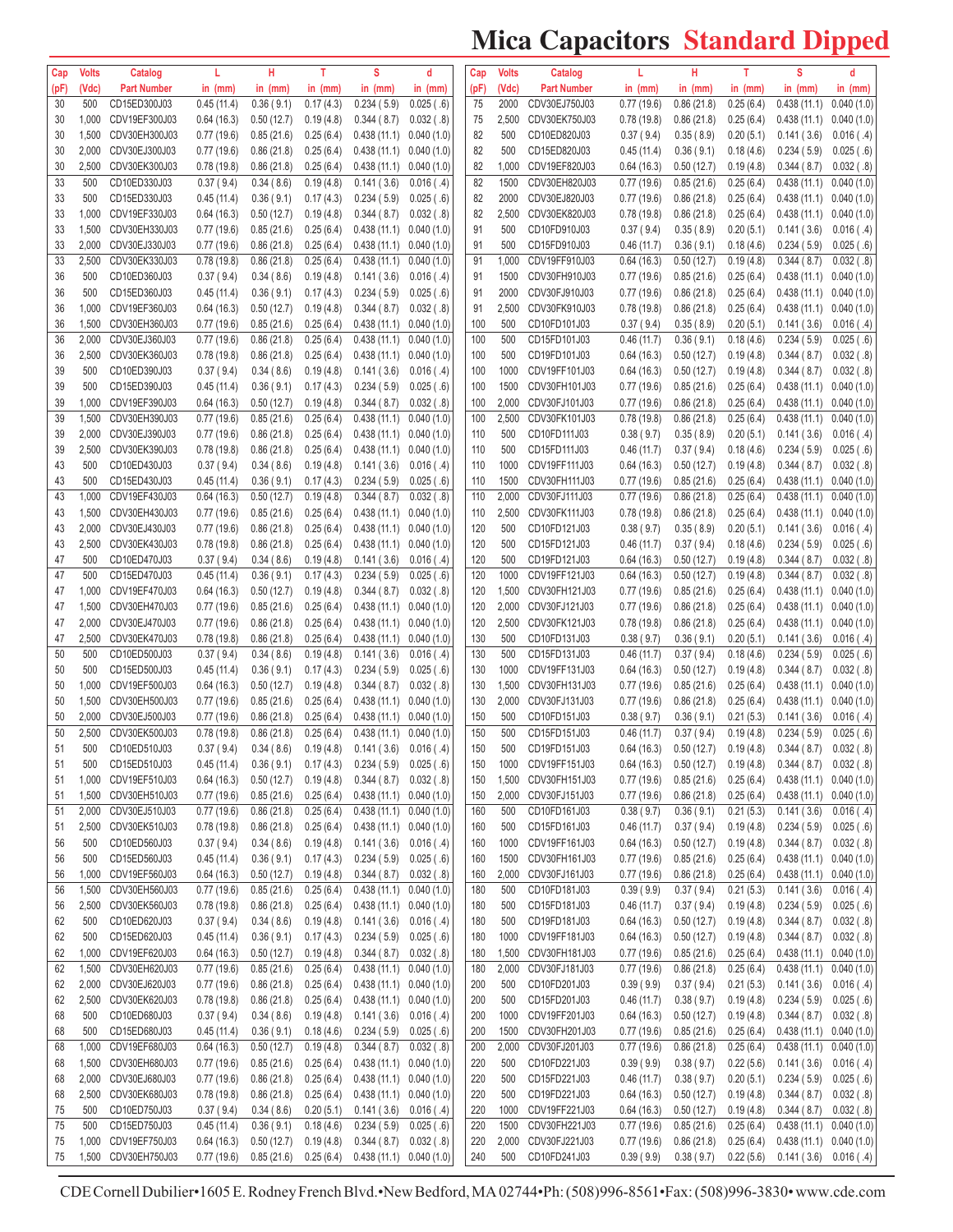## Mica Capacitors Standard Dipped

| Cap        | <b>Volts</b>   | Catalog                        | L                        | н                        | т                      | S                                         | d                        | Cap          | <b>Volts</b> | Catalog                      | L                        | н                        | т                      | S                         | d                             |
|------------|----------------|--------------------------------|--------------------------|--------------------------|------------------------|-------------------------------------------|--------------------------|--------------|--------------|------------------------------|--------------------------|--------------------------|------------------------|---------------------------|-------------------------------|
| (pF)       | (Vdc)          | <b>Part Number</b>             | in $(mm)$                | in $(mm)$                | in $(mm)$              | in $(mm)$                                 | in $(mm)$                | (pF)         | (Vdc)        | <b>Part Number</b>           | in $(mm)$                | in $(mm)$                | in $(mm)$              | in $(mm)$                 | in $(mm)$                     |
| 240        | 500            | CD10FD241J03                   | 0.39(9.9)                | 0.38(9.7)                | 0.22(5.6)              | 0.141(3.6)                                | 0.016( .4)               | 620          | 300          | D103F621J03                  | 0.39(9.9)                | 0.38(9.7)                | 0.22(5.6)              | 0.141(3.6)                | $0.016$ (.4)                  |
| 240        | 500            | CD15FD241J03                   | 0.46(11.7)               | 0.38(9.7)                | 0.20(5.1)              | 0.234(5.9)                                | 0.025( .6)               | 620          | 300          | CD15FC621J03                 | 0.46(11.7)               | 0.38(9.7)                | 0.21(5.3)              | 0.234(5.9)                | 0.025(.6)                     |
| 240        | 500            | CD19FD241J03                   | 0.64(16.3)               | 0.50(12.7)               | 0.19(4.8)              | 0.344(8.7)                                | $0.032$ ( $.8$ )         | 620          | 500          | CD19FD621J03                 | 0.65(16.5)               | 0.51(13.0)               | 0.20(5.1)              | 0.344(8.7)                | $0.032$ ( $.8$ )              |
| 240        | 1,000          | CDV19FF241J03                  | 0.64(16.3)               | 0.50(12.7)               | 0.19(4.8)              | 0.344(8.7)                                | $0.032$ ( $.8$ )         | 620          | 1,500        | CDV30FH621J03                | 0.77(19.6)               | 0.85(21.6)               | 0.25(6.4)              | 0.438(11.1)               | 0.040(1.0)                    |
| 240        | 1,500          | CDV30FH241J03                  | 0.77(19.6)               | 0.85(21.6)               | 0.25(6.4)              | 0.438(11.1)                               | 0.040(1.0)               | 620          | 2,000        | CDV30FJ621J03                | 0.77(19.6)               | 0.87(22.1)               | 0.26(6.6)              | 0.438(11.1)               | 0.040(1.0)                    |
| 240        | 2000           | CDV30FJ241J03                  | 0.77(19.6)               | 0.86(21.8)               | 0.25(6.4)              | 0.438(11.1)                               | 0.040(1.0)               | 620          | 2500         | CDV30FK621J03                | 0.78(19.8)               | 0.87(22.1)               | 0.27(6.9)              | 0.438(11.1)               | 0.040(1.0)                    |
| 250        | 500            | CD10FD251J03                   | 0.39(9.9)                | 0.38(9.7)                | 0.22(5.6)              | 0.141(3.6)                                | 0.016( .4)               | 680          | 300          | D103F681J03                  | 0.39(9.9)                | 0.38(9.7)                | 0.22(5.6)              | 0.141(3.6)                | $0.016$ (.4)                  |
| 250        | 500            | CD15FD251J03                   | 0.47(11.9)               | 0.39(9.9)                | 0.21(5.3)              | 0.234(5.9)                                | 0.025( .6)               | 680          | 300          | CD15FC681J03                 | 0.47(11.9)               | 0.39(9.9)                | 0.21(5.3)              | 0.234(5.9)                | 0.025( .6)                    |
| 250        | 500            | CD19FD251J03                   | 0.64(16.3)               | 0.50(12.7)               | 0.19(4.8)              | 0.344(8.7)                                | $0.032$ ( $.8$ )         | 680          | 500          | CD19FD681J03                 | 0.65(16.5)               | 0.51(13.0)               | 0.21(5.3)              | 0.344(8.7)                | $0.032$ ( $.8$ )              |
| 270        | 300            | CD10FC271J03                   | 0.39(9.9)                | 0.38(9.7)                | 0.22(5.6)              | 0.141(3.6)                                | 0.016( .4)               | 680          | 1,000        | CDV19FF681J03                | 0.66(16.8)               | 0.52(13.2)               | 0.22(5.6)              | 0.344(8.7)                | $0.032$ ( $.8$ )              |
| 270        | 500            | CD19FD271J03                   | 0.64(16.3)               | 0.50(12.7)               | 0.19(4.8)              | 0.344(8.7)                                | $0.032$ ( $.8$ )         | 680          | 1,500        | CDV30FH681J03                | 0.77(19.6)               | 0.85(21.6)               | 0.25(6.4)              | 0.438(11.1)               | 0.040(1.0)                    |
| 270        | 500            | D105F271J03                    | 0.39(9.9)                | 0.38(9.7)                | 0.22(5.6)              | 0.141(3.6)                                | 0.016( .4)               | 680          | 2000         | CDV30FJ681J03                | 0.77(19.6)               | 0.87(22.1)               | 0.26(6.6)              | 0.438(11.1)               | 0.040(1.0)                    |
| 270        | 500            | CD15FD271J03                   | 0.47(11.9)               | 0.39(9.9)                | 0.21(5.3)              | 0.234(5.9)                                | 0.025(.6)                | 680          | 2500         | CDV30FK681J03                | 0.78(19.8)               | 0.87(22.1)               | 0.27(6.9)              | 0.438(11.1)               | 0.040(1.0)                    |
| 270        | 1,000          | CDV19FF271J03                  | 0.64(16.3)               | 0.50(12.7)               | 0.19(4.8)              | 0.344(8.7)                                | $0.032$ ( $.8$ )         | 750          | 300          | D103F751J03                  | 0.39(9.9)                | 0.38(9.7)                | 0.22(5.6)              | 0.141(3.6)                | $0.016$ (.4)                  |
| 270<br>270 | 1,500<br>2,000 | CDV30FH271J03<br>CDV30FJ271J03 | 0.77(19.6)<br>0.77(19.6) | 0.85(21.6)<br>0.86(21.8) | 0.25(6.4)<br>0.25(6.4) | 0.438(11.1)<br>0.438(11.1)                | 0.040(1.0)<br>0.040(1.0) | 750<br>750   | 300<br>500   | CD15FC751J03<br>CD19FD751J03 | 0.47(11.9)<br>0.65(16.5) | 0.39(9.9)<br>0.51(13.0)  | 0.21(5.3)<br>0.21(5.3) | 0.234(5.9)<br>0.344(8.7)  | 0.025(.6)<br>$0.032$ ( $.8$ ) |
| 300        | 300            | CD10FC301J03                   | 0.39(9.9)                | 0.38(9.7)                | 0.22(5.6)              | 0.141(3.6)                                | 0.016( .4)               | 750          | 1,500        | CDV30FH751J03                | 0.77(19.6)               | 0.85(21.6)               | 0.25(6.4)              | 0.438(11.1)               | 0.040(1.0)                    |
| 300        | 500            | D105F301J03                    | 0.39(9.9)                | 0.38(9.7)                | 0.22(5.6)              | 0.141(3.6)                                | 0.016( .4)               | 750          | 2000         | CDV30FJ751J03                | 0.77(19.6)               | 0.87(22.1)               | 0.26(6.6)              | 0.438(11.1)               | 0.040(1.0)                    |
| 300        | 500            | CD15FD301J03                   | 0.47(11.9)               | 0.39(9.9)                | 0.21(5.3)              | 0.234(5.9)                                | 0.025( .6)               | 750          | 2500         | CDV30FK751J03                | 0.78(19.8)               | 0.87(22.1)               | 0.27(6.9)              | 0.438(11.1)               | 0.040(1.0)                    |
| 300        | 500            | CD19FD301J03                   | 0.64(16.3)               | 0.50(12.7)               | 0.19(4.8)              | 0.344(8.7)                                | 0.032(.8)                | 820          | 300          | D103F821J03                  | 0.39(9.9)                | 0.38(9.7)                | 0.22(5.6)              | 0.141(3.6)                | $0.016$ (.4)                  |
| 300        | 2,000          | CDV30FJ301J03                  | 0.77(19.6)               | 0.86(21.8)               | 0.25(6.4)              | 0.438(11.1)                               | 0.040(1.0)               | 820          | 300          | CD15FC821J03                 | 0.47(11.9)               | 0.39(9.9)                | 0.21(5.3)              | 0.234(5.9)                | 0.025(.6)                     |
| 330        | 100            | CD10FA331J03                   | 0.39(9.9)                | 0.37(9.4)                | 0.22(5.6)              | 0.141(3.6)                                | 0.016( .4)               | 820          | 500          | CD19FD821J03                 | 0.65(16.5)               | 0.51(13.0)               | 0.21(5.3)              | 0.344(8.7)                | $0.032$ $(.8)$                |
| 330        | 500            | D105F331J03                    | 0.39(9.9)                | 0.38(9.7)                | 0.22(5.6)              | 0.141(3.6)                                | 0.016( .4)               | 820          | 1,000        | CDV19FF821J03                | 0.66(16.8)               | 0.53(13.5)               | 0.23(5.8)              | 0.344(8.7)                | $0.032$ ( $.8$ )              |
| 330        | 500            | CD15FD331J03                   | 0.47(11.9)               | 0.39(9.9)                | 0.21(5.3)              | 0.234(5.9)                                | 0.025(.6)                | 820          | 1500         | CDV30FH821J03                | 0.77(19.6)               | 0.85(21.6)               | 0.25(6.4)              | 0.438(11.1)               | 0.040(1.0)                    |
| 330        | 500            | CD19FD331J03                   | 0.64(16.3)               | 0.50(12.7)               | 0.19(4.8)              | 0.344(8.7)                                | $0.032$ ( $.8$ )         | 820          | 2000         | CDV30FJ821J03                | 0.77(19.6)               | 0.87(22.1)               | 0.26(6.6)              | 0.438(11.1)               | 0.040(1.0)                    |
| 330        | 2,000          | CDV30FJ331J03                  | 0.77(19.6)               | 0.86(21.8)               | 0.25(6.4)              | 0.438(11.1)                               | 0.040(1.0)               | 820          | 2,500        | CDV30FK821J03                | 0.78(19.8)               | 0.87(22.1)               | 0.27(6.9)              | 0.438(11.1)               | 0.040(1.0)                    |
| 330        | 2,500          | CDV30FK331J03                  | 0.78(19.8)               | 0.87(22.1)               | 0.25(6.4)              | 0.438(11.1)                               | 0.040(1.0)               | 910          | 100          | D101F911J03                  | 0.39(9.9)                | 0.38(9.7)                | 0.22(5.6)              | 0.141(3.6)                | $0.016$ (.4)                  |
| 360        | 100            | CD10FA361J03                   | 0.39(9.9)                | 0.38(9.7)                | 0.22(5.6)              | 0.141(3.6)                                | 0.016( .4)               | 910          | 100          | CD15FA911J03                 | 0.47(11.9)               | 0.40(10.2)               | 0.22(5.6)              | 0.234(5.9)                | 0.025( .6)                    |
| 360        | 500            | D105F361J03                    | 0.39(9.9)                | 0.38(9.7)                | 0.22(5.6)              | 0.141(3.6)                                | 0.016( .4)               | 910          | 500          | CD19FD911J03                 | 0.65(16.5)               | 0.51(13.0)               | 0.21(5.3)              | 0.344(8.7)                | $0.032$ $(.8)$                |
| 360        | 500            | CD15FD361J03                   | 0.47(11.9)               | 0.39(9.9)                | 0.21(5.3)              | 0.234(5.9)                                | 0.025( .6)               | 910          | 1000         | CDV19FF911J03                | 0.67(17.0)               | 0.53(13.5)               | 0.24(6.1)              | 0.344(8.7)                | $0.032$ ( $.8$ )              |
| 360        | 500            | CD19FD361J03                   | 0.64(16.3)               | 0.51(13.0)               | 0.20(5.1)              | 0.344(8.7)                                | $0.032$ ( $.8$ )         | 910          | 1500         | CDV30FH911J03                | 0.77(19.6)               | 0.85(21.6)               | 0.25(6.4)              | 0.438(11.1)               | 0.040(1.0)                    |
| 390        | 100            | CD10FA391J03                   | 0.39(9.9)                | 0.38(9.7)                | 0.22(5.6)              | 0.141(3.6)                                | 0.016( .4)               | 910          | 2,000        | CDV30FJ911J03                | 0.78(19.8)               | 0.88(22.4)               | 0.28(7.1)              | 0.438(11.1)               | 0.040(1.0)                    |
| 390        | 500            | D105F391J03                    | 0.39(9.9)                | 0.38(9.7)                | 0.22(5.6)              | 0.141(3.6)                                | 0.016( .4)               | 910          | 2,500        | CDV30FK911J03                | 0.78(19.8)               | 0.87(22.1)               | 0.29(7.4)              | 0.438(11.1)               | 0.040(1.0)                    |
| 390        | 500            | CD15FD391J03                   | 0.47(11.9)               | 0.39(9.9)                | 0.21(5.3)              | 0.234(5.9)                                | 0.025(.6)                | 1000         | 100          | D101F102J03                  | 0.39(9.9)                | 0.38(9.7)                | 0.22(5.6)              | 0.141(3.6)                | $0.016$ (.4)                  |
| 390        | 500            | CD19FD391J03                   | 0.64(16.3)               | 0.51(13.0)               | 0.20(5.1)              | 0.344(8.7)                                | $0.032$ ( $.8$ )         | 1000         | 100          | CD15FA102J03                 | 0.48(12.2)               | 0.40(10.2)               | 0.23(5.8)              | 0.234(5.9)                | 0.025(.6)                     |
| 390        | 1000           | CDV19FF391J03                  | 0.65(16.5)               | 0.51(13.0)               | 0.20(5.1)              | 0.344(8.7)                                | $0.032$ ( $.8$ )         | 1000         | 500          | CD19FD102J03                 | 0.65(16.5)               | 0.52(13.2)               | 0.22(5.6)              | 0.344(8.7)                | $0.032$ $(.8)$                |
| 390        | 1500           | CDV30FH391J03                  | 0.77(19.6)               | 0.85(21.6)               | 0.25(6.4)              | 0.438(11.1)                               | 0.040(1.0)               | 1000         | 1000         | CDV19FF102J03                | 0.67(17.0)               | 0.53(13.5)               | 0.25(6.4)              | 0.344(8.7)                | $0.032$ (.8)                  |
| 400        | 100            | CD10FA401J03                   | 0.39(9.9)                | 0.38(9.7)                | 0.22(5.6)              | 0.141(3.6)                                | 0.016( .4)               | 1000         | 1,500        | CDV30FH102J03                | 0.77(19.6)               | 0.86(21.8)               | 0.26(6.6)              | 0.438(11.1)               | 0.040(1.0)                    |
| 430        | 500            | D105F431J03                    | 0.39(9.9)                | 0.38(9.7)                | 0.22(5.6)              | 0.141(3.6)                                | 0.016( .4)               | 1000         | 2,000        | CDV30FJ102J03                | 0.78(19.8)               | 0.88(22.4)               | 0.28(7.1)              | 0.438(11.1)               | 0.040(1.0)                    |
| 430        | 500            | CD15FD431J03                   | 0.47(11.9)               | 0.39(9.9)                | 0.21(5.3)              | 0.234(5.9)                                | 0.025(.6)                | 1000         | 2,500        | CDV30FK102J03                | 0.79(20.1)               | 0.88(22.4)               | 0.31(7.9)              | 0.438(11.1)               | 0.040(1.0)                    |
| 430        | 500            | CD19FD431J03                   | 0.64(16.3)               | 0.51(13.0)               | 0.20(5.1)              | 0.344(8.7)                                | 0.032(.8)                | 1100         | 100          | D101F112J03                  | 0.39(9.9)                | 0.38(9.7)                | 0.22(5.6)              | 0.141(3.6)                | $0.016$ (.4)                  |
| 430        | 1500           | CDV30FH431J03                  | 0.77(19.6)               | 0.85(21.6)               | 0.25(6.4)              | 0.438(11.1)                               | 0.040(1.0)               | 1100         | 100          | CD15FA112J03                 | 0.49(12.4)               | 0.42(10.7)               | 0.24(6.1)              | 0.234(5.9)                | 0.025(.6)                     |
| 470        | 500            | D105F471J03                    | 0.39(9.9)                | 0.38(9.7)                | 0.22(5.6)              | 0.141(3.6)                                | 0.016( .4)               | 1100         | 500          | CD19FD112J03                 | 0.65(16.5)               | 0.52(13.2)               | 0.22(5.6)              | 0.344(8.7)                | 0.032(.8)                     |
| 470        | 500            | CD15FD471J03                   | 0.47(11.9)               | 0.40(10.2)               | 0.22(5.6)              | 0.234(5.9)                                | 0.025(.6)                | 1100         | 1,000        | CDV19FF112J03                | 0.67(17.0)               | 0.53(13.5)               | 0.25(6.4)              | 0.344(8.7)                | $0.032$ (.8)                  |
| 470        | 500            | CD19FD471J03                   | 0.64(16.3)               | 0.51(13.0)               | 0.20(5.1)              | 0.344(8.7)                                | 0.032(.8)                | 1100         | 1,500        | CDV30FH112J03                | 0.77(19.6)               | 0.86(21.8)               | 0.26(6.6)              | 0.438(11.1)               | 0.040(1.0)                    |
| 470        | 1,500          | CDV30FH471J03                  | 0.77(19.6)               | 0.85(21.6)               | 0.25(6.4)              | 0.438(11.1)                               | 0.040(1.0)               | 1200         | 100          | D101F122J03                  | 0.39(9.9)                | 0.38(9.7)                | 0.22(5.6)              | 0.141(3.6)                | 0.016(.4)                     |
| 470        | 2,000          | CDV30FJ471J03                  | 0.77(19.6)               | 0.87(22.1)               | 0.26(6.6)              | 0.438(11.1)                               | 0.040(1.0)               | 1200         | 100          | CD15FA122J03                 | 0.49(12.4)               | 0.42(10.7)               | 0.24(6.1)              | 0.234(5.9)                | $0.025$ (.6)                  |
| 470        | 2500           | CDV30FK471J03                  | 0.78(19.8)               | 0.87(22.1)               | 0.27(6.9)              | $0.438(11.1)$ $0.040(1.0)$                |                          | 1200         | 500          | CD19FD122J03                 | 0.66(16.8)               | 0.52(13.2)               | 0.22(5.6)              | 0.344(8.7)                | $0.032$ ( $.8$ )              |
| 500        | 500            | D105F501J03                    | 0.39(9.9)                | 0.38(9.7)                | 0.22(5.6)              | 0.141(3.6)                                | 0.016( .4)               | 1200         | 1500         | CDV30FH122J03                | 0.77(19.6)               | 0.86(21.8)               | 0.26(6.6)              | 0.438(11.1)               | 0.040(1.0)                    |
| 500        | 500            | CD15FD501J03                   | 0.47(11.9)               | 0.40(10.2)               | 0.22(5.6)              | 0.234(5.9)                                | 0.025(.6)                | 1200         | 2,000        | CDV30FJ122J03                | 0.78(19.8)               | 0.88(22.4)               | 0.28(7.1)              | 0.438(11.1)               | 0.040(1.0)                    |
| 500        | 500            | CD19FD501J03<br>CDV30FH501J03  | 0.64(16.3)               | 0.51(13.0)               | 0.20(5.1)              | 0.344(8.7)                                | $0.032$ ( $.8$ )         | 1200         | 2,500        | CDV30FK122J03<br>D101F132J03 | 0.79(20.1)               | 0.88(22.4)               | 0.31(7.9)              | 0.438(11.1)               | 0.040(1.0)<br>$0.016$ (.4)    |
| 500<br>500 | 1,500<br>2000  | CDV30FJ501J03                  | 0.77(19.6)<br>0.77(19.6) | 0.85(21.6)<br>0.87(22.1) | 0.25(6.4)<br>0.26(6.6) | 0.438(11.1)<br>$0.438(11.1)$ $0.040(1.0)$ | 0.040(1.0)               | 1300<br>1300 | 100<br>500   | CD19FD132J03                 | 0.39(9.9)<br>0.66(16.8)  | 0.38(9.7)<br>0.52(13.2)  | 0.22(5.6)<br>0.22(5.6) | 0.141(3.6)<br>0.344(8.7)  | $0.032$ (.8)                  |
| 500        | 2500           | CDV30FK501J03                  |                          |                          | 0.27(6.9)              | 0.438(11.1)                               | 0.040(1.0)               | 1300         | 1000         | CDV19FF132J03                |                          |                          |                        |                           | $0.032$ ( $.8$ )              |
| 510        | 500            | D105F511J03                    | 0.78(19.8)<br>0.39(9.9)  | 0.87(22.1)<br>0.38(9.7)  | 0.22(5.6)              | 0.141(3.6)                                | 0.016( .4)               | 1300         | 1,500        | CDV30FH132J03                | 0.67(17.0)<br>0.78(19.8) | 0.54(13.7)<br>0.87(22.1) | 0.26(6.6)<br>0.27(6.9) | 0.344(8.7)<br>0.438(11.1) | 0.040(1.0)                    |
| 510        | 500            | CD15FD511J03                   | 0.47(11.9)               | 0.40(10.2)               | 0.22(5.6)              | 0.234(5.9)                                | 0.025(.6)                | 1300         | 2,000        | CDV30FJ132J03                | 0.78(19.8)               | 0.88(22.4)               | 0.30(7.6)              | 0.438(11.1)               | 0.040(1.0)                    |
| 510        | 500            | CD19FD511J03                   | 0.65(16.5)               | 0.51(13.0)               | 0.20(5.1)              | 0.344(8.7)                                | 0.032(.8)                | 1300         | 2,500        | CDV30FK132J03                | 0.80(20.3)               | 0.89(22.6)               | 0.33(8.4)              | 0.438(11.1)               | 0.040(1.0)                    |
| 510        | 1,500          | CDV30FH511J03                  | 0.77(19.6)               | 0.85(21.6)               | 0.25(6.4)              | $0.438(11.1)$ $0.040(1.0)$                |                          | 1500         | 100          | D101F152J03                  | 0.39(9.9)                | 0.38(9.7)                | 0.22(5.6)              | 0.141(3.6)                | $0.016$ (.4)                  |
| 510        | 2000           | CDV30FJ511J03                  | 0.77(19.6)               | 0.87(22.1)               | 0.26(6.6)              | $0.438(11.1)$ $0.040(1.0)$                |                          | 1500         | 100          | CD15FA152J03                 | 0.50(12.7)               | 0.43(10.9)               | 0.25(6.4)              | 0.234(5.9)                | $0.025$ (.6)                  |
| 510        | 2500           | CDV30FK511J03                  | 0.78(19.8)               | 0.87(22.1)               | 0.27(6.9)              | 0.438(11.1)                               | 0.040(1.0)               | 1500         | 500          | CD19FD152J03                 | 0.66(16.8)               | 0.52(13.2)               | 0.23(5.8)              | 0.344(8.7)                | $0.032$ (.8)                  |
| 560        | 300            | D103F561J03                    | 0.39(9.9)                | 0.38(9.7)                | 0.22(5.6)              | 0.141(3.6)                                | 0.016( .4)               | 1500         | 1,000        | CDV19FF152J03                | 0.68(17.3)               | 0.54(13.7)               | 0.27(6.9)              | 0.344(8.7)                | $0.032$ (.8)                  |
| 560        | 300            | CD15FC561J03                   | 0.46(11.7)               | 0.38(9.7)                | 0.21(5.3)              | 0.234(5.9)                                | 0.025( .6)               | 1500         | 1,500        | CDV30FH152J03                | 0.78(19.8)               | 0.87(22.1)               | 0.28(7.1)              | 0.438(11.1)               | 0.040(1.0)                    |
| 560        | 500            | CD19FD561J03                   | 0.65(16.5)               | 0.51(13.0)               | 0.20(5.1)              | 0.344(8.7)                                | 0.032(.8)                | 1500         | 2,000        | CDV30FJ152J03                | 0.79(20.1)               | 0.89(22.6)               | 0.32(8.1)              | 0.438(11.1)               | 0.040(1.0)                    |
| 560        | 1,000          | CDV19FF561J03                  | 0.65(16.5)               | 0.51(13.0)               | 0.21(5.3)              | 0.344(8.7)                                | $0.032$ ( $.8$ )         | 1500         | 2,500        | CDV30FK152J03                | 0.80(20.3)               | 0.89(22.6)               | 0.35(8.9)              | 0.438(11.1)               | 0.040(1.0)                    |
| 560        | 1500           | CDV30FH561J03                  | 0.77(19.6)               | 0.85(21.6)               | 0.25(6.4)              | 0.438(11.1)                               | 0.040(1.0)               | 1600         | 500          | CD19FD162J03                 | 0.66(16.8)               | 0.53(13.5)               | 0.23(5.8)              | 0.344(8.7)                | 0.032(.8)                     |
| 560        | 2000           | CDV30FJ561J03                  | 0.77(19.6)               | 0.87(22.1)               | 0.26(6.6)              | 0.438(11.1)                               | 0.040(1.0)               | 1600         | 1000         | CDV19FF162J03                | 0.68(17.3)               | 0.55(14.0)               | 0.28(7.1)              | 0.344(8.7)                | $0.032$ (.8)                  |
| 560        | 2,500          | CDV30FK561J03                  | 0.78(19.8)               | 0.87(22.1)               | 0.27(6.9)              | $0.438(11.1)$ $0.040(1.0)$                |                          | 1600         | 1,500        | CDV30FH162J03                | 0.78(19.8)               | 0.87(22.1)               | 0.28(7.1)              | 0.438(11.1)               | 0.040(1.0)                    |
|            |                |                                |                          |                          |                        |                                           |                          |              |              |                              |                          |                          |                        |                           |                               |

CDE Cornell Dubilier · 1605 E. Rodney French Blvd. · New Bedford, MA 02744 · Ph: (508)996-8561 · Fax: (508)996-3830 · www.cde.com